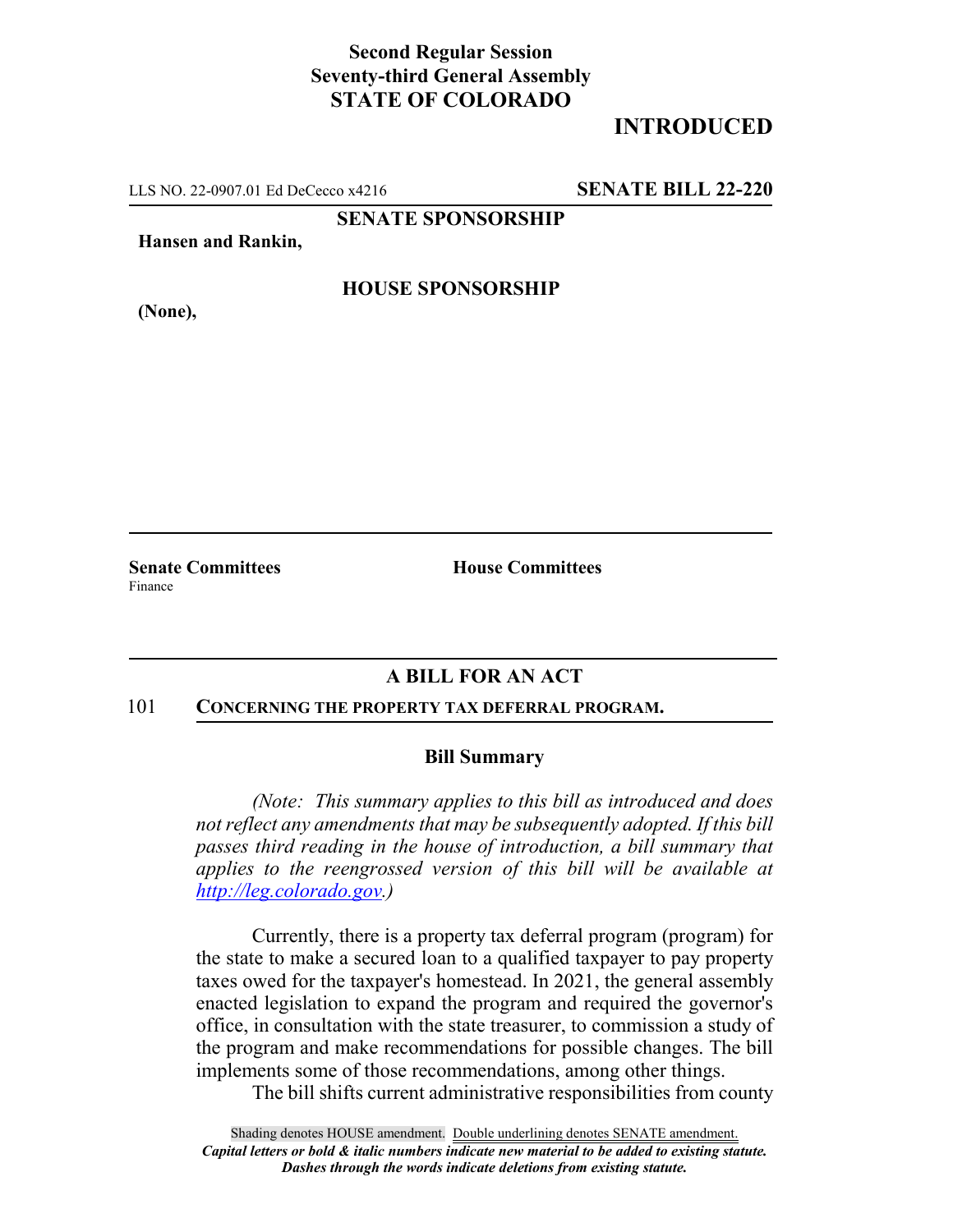treasurers to the state treasurer. This includes requiring:

- ! A taxpayer to file a claim for deferral with the state treasurer (**section 2** of the bill);
- ! The state treasurer to supply the deferral forms (**section 5**);
- The state treasurer to issue the certificate of tax deferral and record the certificate with the appropriate county clerk and recorder free of charge (**section 6**);
- The county treasurer to refund any overpayment on an account that has been deferred to the person who paid the taxes (**section 8**);
- ! A taxpayer to tender repayment of the loan to the state treasurer (**section 9**); and
- The state treasurer to send a deferral notice to taxpayers who have previously deferred property taxes, which notice has been updated to reflect the state treasurer's administrative role (**section 10**). **Section 11** provides that the state treasurer cannot be held personally liable for failure to provide notices relating to property in the program.

In addition, **section 4** permits the state treasurer to:

- Conduct a public education campaign about the program;
- ! Contract with a third party to administer the program on behalf of the state treasurer; and
- Promulgate rules for the administration of the program.

**Section 12** creates an exception to the requirement that a loan becomes payable for a taxpayer when a property becomes uninhabitable and loses its value as a result of natural causes, which is currently defined for property taxes to mean "fire, explosion, flood, tornado, action of the elements, act of war or terror, or similar cause beyond the control of and not caused by the party holding title to the property destroyed".

**Section 13** permits the state treasurer to foreclose a deferred tax lien once taxes and accrued interest become delinquent, instead of requiring such foreclosure.

**Sections 1 and 3** make conforming amendments and **sections 6 and 7** correct a defect with the initial date that interest accrues on a program loan to be consistent with another statute and current practice.

2 **SECTION 1.** In Colorado Revised Statutes, 39-3.5-101, **add** (2.5)

3 as follows:

4 **39-3.5-101. Definitions.** As used in this article 3.5, unless the

<sup>1</sup> *Be it enacted by the General Assembly of the State of Colorado:*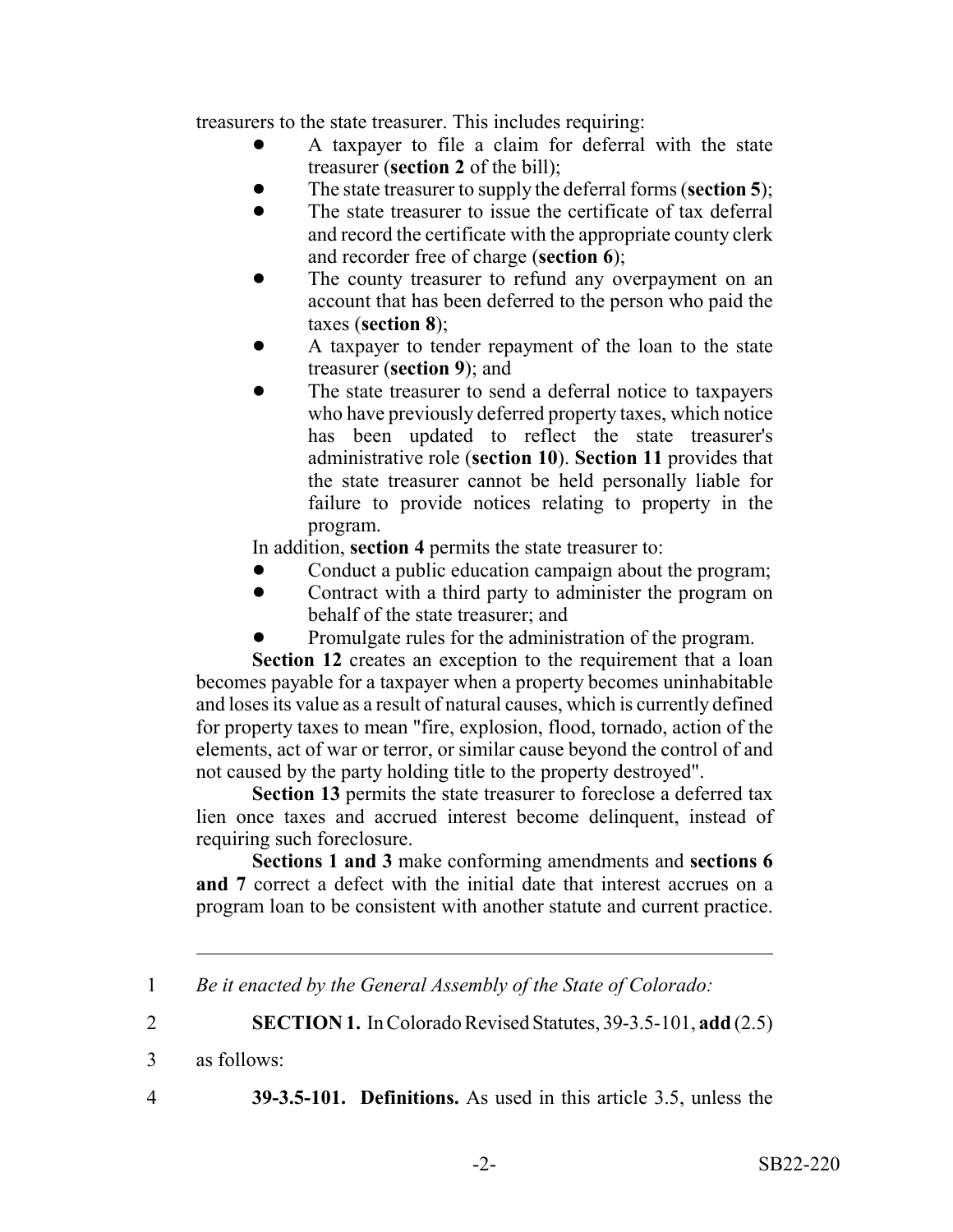context otherwise requires:

 (2.5) "STATE TREASURER" INCLUDES A THIRD-PARTY ADMINISTRATOR THAT ENTERS INTO A CONTRACT WITH THE STATE TREASURER TO ADMINISTER THE PROPERTY TAX DEFERRAL PROGRAM CREATED IN THIS ARTICLE 3.5 IN ACCORDANCE WITH SECTION 39-3.5-103.5 (2).

 **SECTION 2.** In Colorado Revised Statutes, 39-3.5-102, **amend** 8 (1)(a) and (1)(c)(I) as follows:

 **39-3.5-102. Deferral of tax on homestead - qualifications - filing of claim.** (1) (a) Subject to the provisions of this article ARTICLE 3.5, a person who is sixty-five years of age or older or who is a person called into military service on January 1 of the year in which the person files a claim under this section may elect to defer the payment of real 14 property taxes. To exercise this option, the taxpayer shall MUST file a 15 claim for deferral with the treasurer of the county in which the taxpayer's 16 homestead is located STATE TREASURER. The claim shall MUST be filed after January 1 and on or before April 1 of each year in which the taxpayer claims the deferral.

 (c) (I) Subject to the provisions of this article 3.5, including the 20 limitations set forth in subsection  $(1)(c)(II)$  of this section, beginning January 1, 2023, a person who is not otherwise eligible for deferral under 22 this section may elect to defer the payment of the portion of real property taxes that exceed the person's tax-growth cap. To exercise this option, the 24 taxpayer must file a claim for deferral with the treasurer of the county in 25 which the taxpayer's homestead is located STATE TREASURER. The taxpayer must file the claim after January 1 and on or before April 1 of each year in which the taxpayer claims the deferral.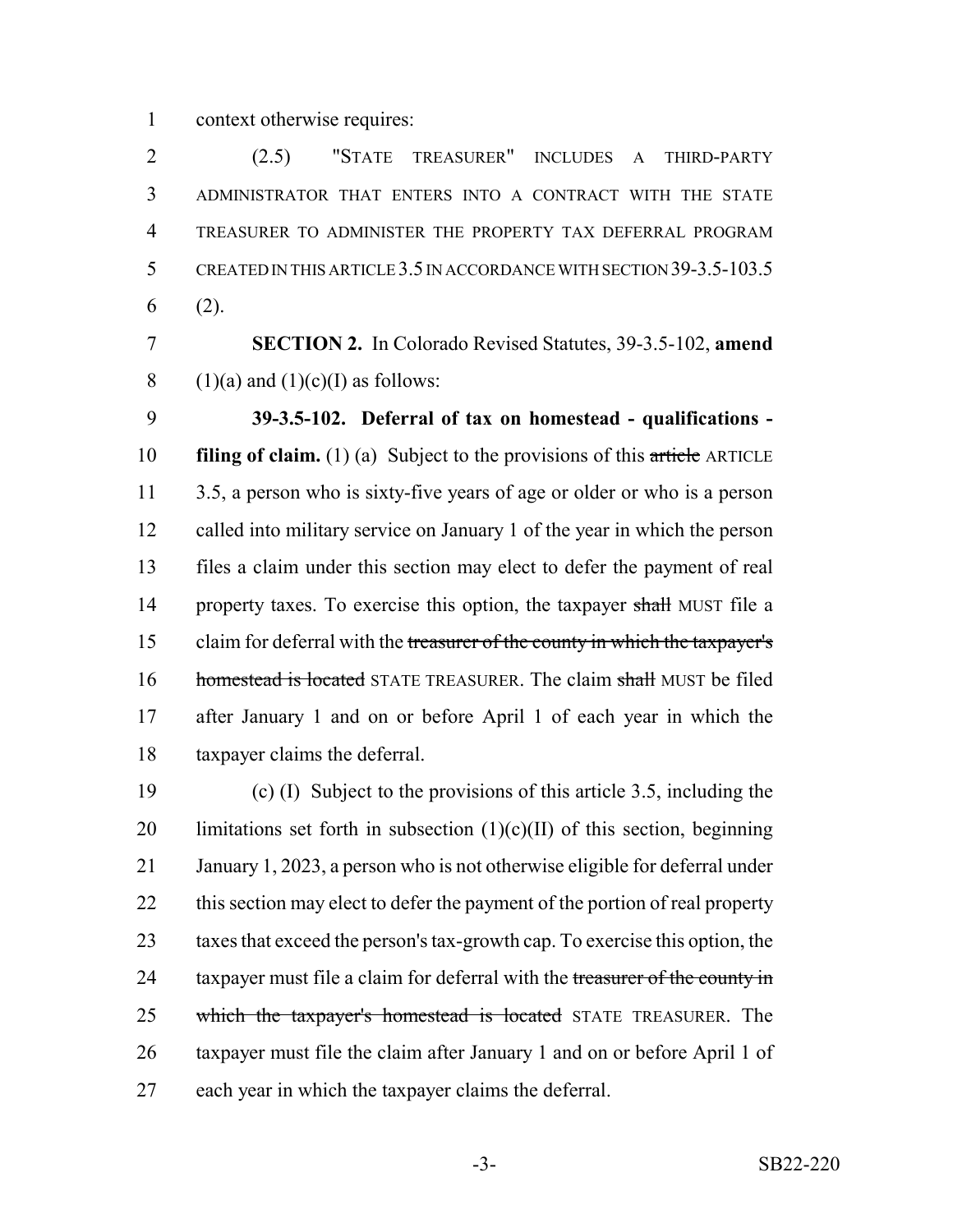| $\mathbf{1}$   | <b>SECTION 3.</b> In Colorado Revised Statutes, 39-3.5-103, amend                |
|----------------|----------------------------------------------------------------------------------|
| $\overline{2}$ | $(1)(d.5)(II)$ as follows:                                                       |
| 3              | 39-3.5-103. Property entitled to deferral. $(1)$ In order to qualify             |
| $\overline{4}$ | for real property tax deferral under this article 3.5, the property shall meet   |
| 5              | all of the following requirements at the time the claim is filed and so long     |
| 6              | thereafter as payment is deferred:                                               |
| 7              | $(d.5)$ (II) For purposes of this paragraph $(d.5)$ SUBSECTION                   |
| 8              | $(1)(d.5)$ , the actual value of the property shall be the most recent appraisal |
| 9              | by the county assessor as of the time the claim for deferral is submitted.       |
| 10             | to the county treasurer.                                                         |
| 11             | <b>SECTION 4.</b> In Colorado Revised Statutes, add 39-3.5-103.5 as              |
| 12             | follows:                                                                         |
| 13             | 39-3.5-103.5. State treasurer - program administration - rules.                  |
| 14             | (1)<br>THE STATE TREASURER MAY CONDUCT A PUBLIC EDUCATION                        |
| 15             | CAMPAIGN ABOUT THE PROPERTY TAX DEFERRAL PROGRAM CREATED IN                      |
| 16             | THIS ARTICLE 3.5.                                                                |
| 17             | (2) THE STATE TREASURER MAY CONTRACT WITH A THIRD PARTY                          |
| 18             | TO ADMINISTER THE PROPERTY TAX DEFERRAL PROGRAM ON BEHALF OF                     |
| 19             | THE STATE TREASURER.                                                             |
| 20             | (3)<br>THE STATE TREASURER MAY PROMULGATE RULES, IN                              |
| 21             | ACCORDANCE WITH ARTICLE 4 OF TITLE 24, RELATED TO<br><b>THE</b>                  |
| 22             | ADMINISTRATION OF THE PROPERTY TAX DEFERRAL PROGRAM.                             |
| 23             | <b>SECTION 5.</b> In Colorado Revised Statutes, 39-3.5-104, amend                |
| 24             | (1) introductory portion as follows:                                             |
| 25             | 39-3.5-104. Claim form - contents. $(1)$ A taxpayer's claim for                  |
| 26             | deferral shall MUST be in writing on a form prescribed AND SUPPLIED by           |
| 27             | the state treasurer and supplied by the county treasurer and shall MUST:         |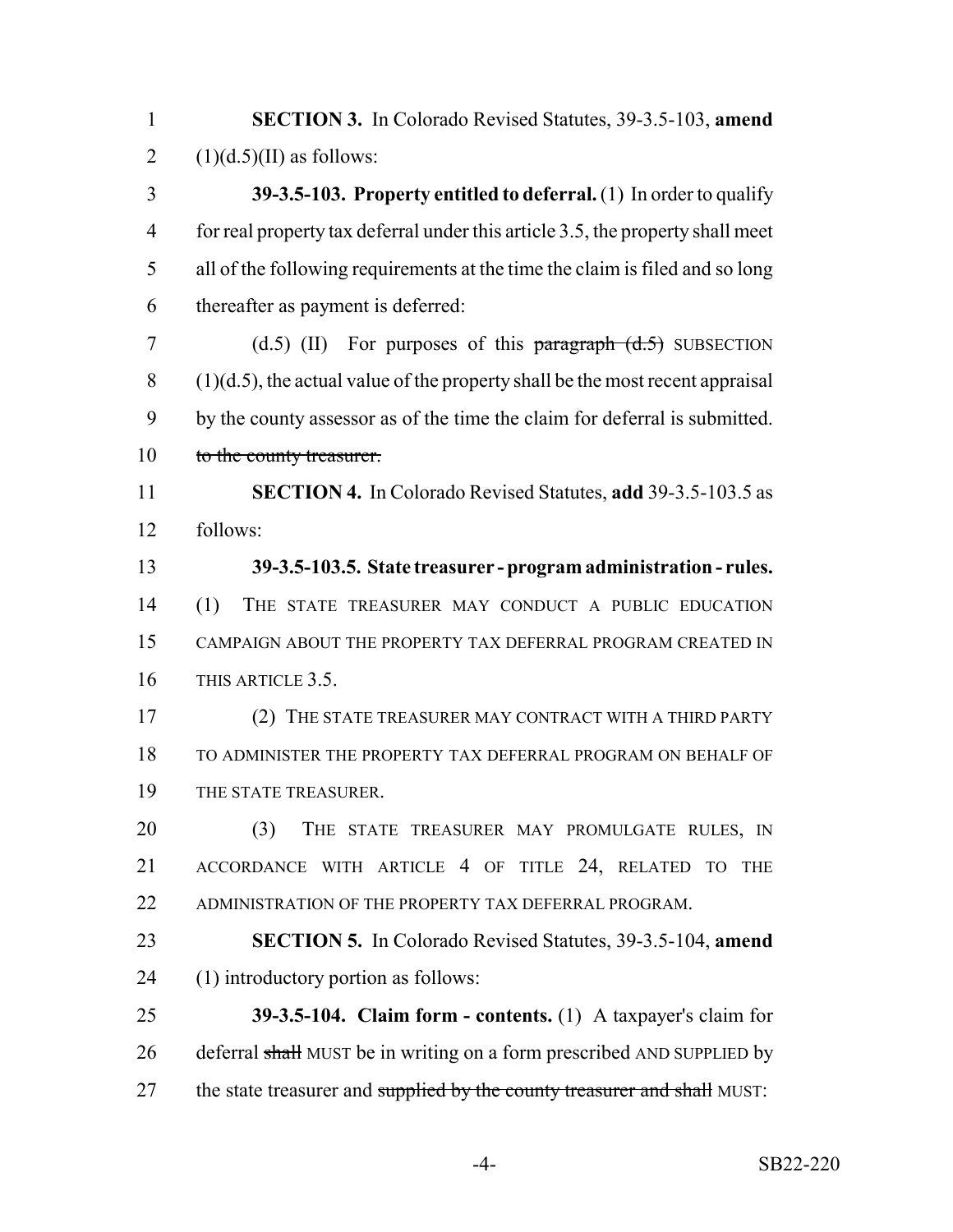1 **SECTION 6.** In Colorado Revised Statutes, 39-3.5-105, **amend** 2 (1); and **add** (1.5) as follows:

 **39-3.5-105. Listing of tax-deferred property - tax as lien - interest accrual.** (1) If eligibility for deferral of homestead property is 5 established as provided in this article ARTICLE 3.5, THE STATE TREASURER SHALL ISSUE A CERTIFICATE OF DEFERRAL, WHICH INCLUDES THE NAME OF THE TAXPAYER, THE DESCRIPTION OF THE PROPERTY, THE AMOUNT OF TAX DEFERRED, AND THE YEAR FOR WHICH THE DEFERRAL WAS GRANTED, AND RECORD THE CERTIFICATE OF DEFERRAL WITH THE COUNTY CLERK AND 10 RECORDER IN THE COUNTY WHERE THE PROPERTY IS LOCATED. THE STATE TREASURER SHALL NOTIFY THE COUNTY TREASURER OF A PROPERTY'S ELIGIBILITY AND PROVIDE THE COUNTY TREASURER WITH THE CERTIFICATE OF DEFERRAL, AND the county treasurer shall:

14 (a) Enter in his THE COUNTY TREASURER'S records a notation that 15 the property is tax-deferred;

16 (b) (I) Promptly, upon designation of the property as tax-deferred, 17 issue a certificate of deferral, which shall include the name of the 18 taxpayer, the description of the property, the amount of tax deferred, and 19 the year for which the deferral was granted. The certificate shall be 20 recorded in the county records and thereafter sent to the state treasurer. 21  $\theta$ ne copy shall be given to the assessor, and RETAIN one copy shall be 22 retained in the county treasurer's office.

23 (II) Promptly, upon designation of a mobile home as tax-deferred, 24 the owner of the mobile home shall surrender title to the property to the 25 county clerk and recorder STATE TREASURER. The county clerk and 26 recorder shall, pursuant to the provisions of article 29 of title 38, C.R.S., 27 make application with the department of revenue for issuance of a new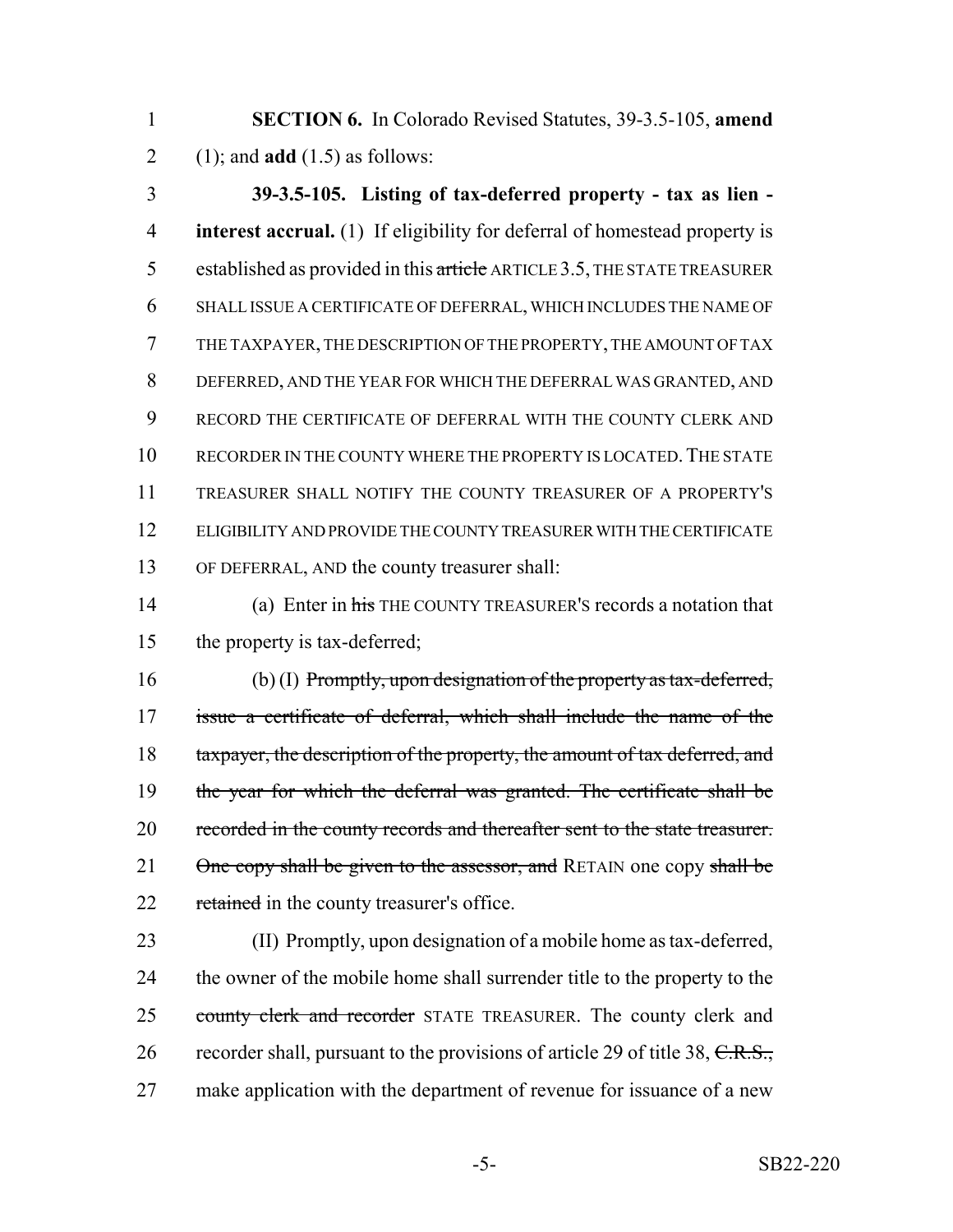certificate of title with a record of the lien of the state treasurer. This procedure shall be followed for each subsequent year that the property is deferred. The county treasurer shall issue a certificate of deferral, which shall include the name of the taxpayer, the description of the property, the amount deferred, and the tax year for which the deferral was granted, and shall send such certificate to the state treasurer. One copy shall be given to the county assessor, and one copy shall be retained in the county 8 treasurer's office. Upon satisfaction of said THE lien, the state treasurer 9 shall release the lien from said THE title.

 (1.5) NOTWITHSTANDING ANY PROVISION OF LAW TO THE CONTRARY, A COUNTY CLERK AND RECORDER SHALL NOT CHARGE A FEE FOR RECORDING THE CERTIFICATE OF DEFERRAL IN ACCORDANCE WITH 13 SUBSECTION (1) OF THIS SECTION.

 **SECTION 7.** In Colorado Revised Statutes, 39-3.5-105.5, **amend** (2) as follows:

 **39-3.5-105.5. Loan of state money to taxpayers.** (2) Interest on a loan for property tax deferral shall accrue at the rate specified in section 18 39-3.5-105 (5). The interest shall accrue beginning April 30 MAY 1 of the 19 calendar year in which the deferral is claimed until the date on which such 20 THE loan is repaid.

 **SECTION 8.** In Colorado Revised Statutes, 39-3.5-106, **add** (3) as follows:

 **39-3.5-106. State treasurer to pay county treasurer an amount equivalent to deferred taxes.** (3) IF A TAXPAYER DEFERS ALL OR PART OF THE PROPERTY TAXES DUE FOR A PROPERTY TAX YEAR AND THE 26 COUNTY TREASURER RECEIVES A PAYMENT FROM, OR ON BEHALF OF, THE TAXPAYER SO THAT THE TOTAL RECEIVED FROM THE STATE TREASURER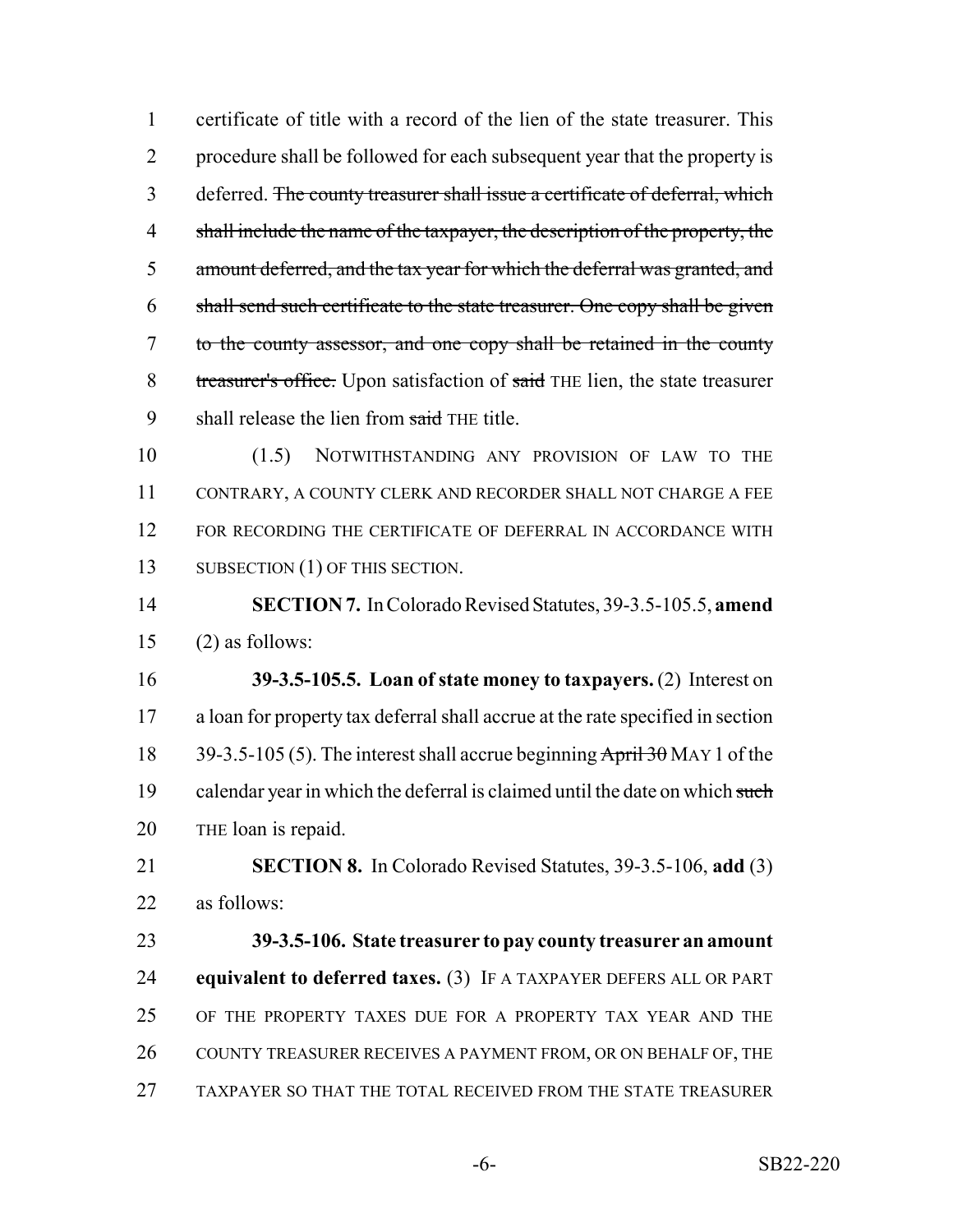1 AND THE PAYER IS GREATER THAN THE TAXPAYER'S PROPERTY TAXES DUE, 2 THEN THE COUNTY TREASURER SHALL REFUND THE EXCESS TO THE PAYER 3 OF THE TAXES.

4 **SECTION 9.** In Colorado Revised Statutes, 39-3.5-107, **amend** 5 (2) as follows:

6 **39-3.5-107. Repayment of loans - release of liens - disposition** 7 **of payments.** (2) If repayment of a loan for deferred taxes is tendered to 8 the A TAXPAYER MUST TENDER REPAYMENTS OF A LOAN FOR DEFERRED 9 TAXES TO THE STATE TREASURER, AND THE STATE TREASURER SHALL GIVE 10 THE TAXPAYER A RECEIPT THEREFOR. A county treasurer he or she shall 11 NOT accept payment, give a receipt therefor, and forthwith transmit the 12 money collected to the state treasurer A REPAYMENT.

13 **SECTION 10.** In Colorado Revised Statutes, **amend** 39-3.5-108 14 as follows:

15 **39-3.5-108. Notice to taxpayer regarding duty to claim** 16 **deferral annually.** At the time the treasurer sends the annual real 17 property tax AS SOON AS PRACTICABLE AFTER JANUARY 1, THE STATE 18 TREASURER SHALL SEND A DEFERRAL notice to any taxpayer who has 19 claimed a deferral of property taxes in the previous calendar year. he shall 20 enclose a deferral notice. The deferral notice shall MUST be substantially 21 in the following form:

22 To: (name of taxpayer)

23 If you want to defer the collection of ad valorem property taxes on 24 your homestead for the assessment year ending on December 31,  $\ldots$ , you 25 must file a claim for deferral not later than April  $1, \ldots$ , in the office of the 26 county treasurer WITH (STATE TREASURER OR THE NAME OF THIRD-PARTY 27 ADMINISTRATOR, IF APPLICABLE). Forms for filing such THE claims are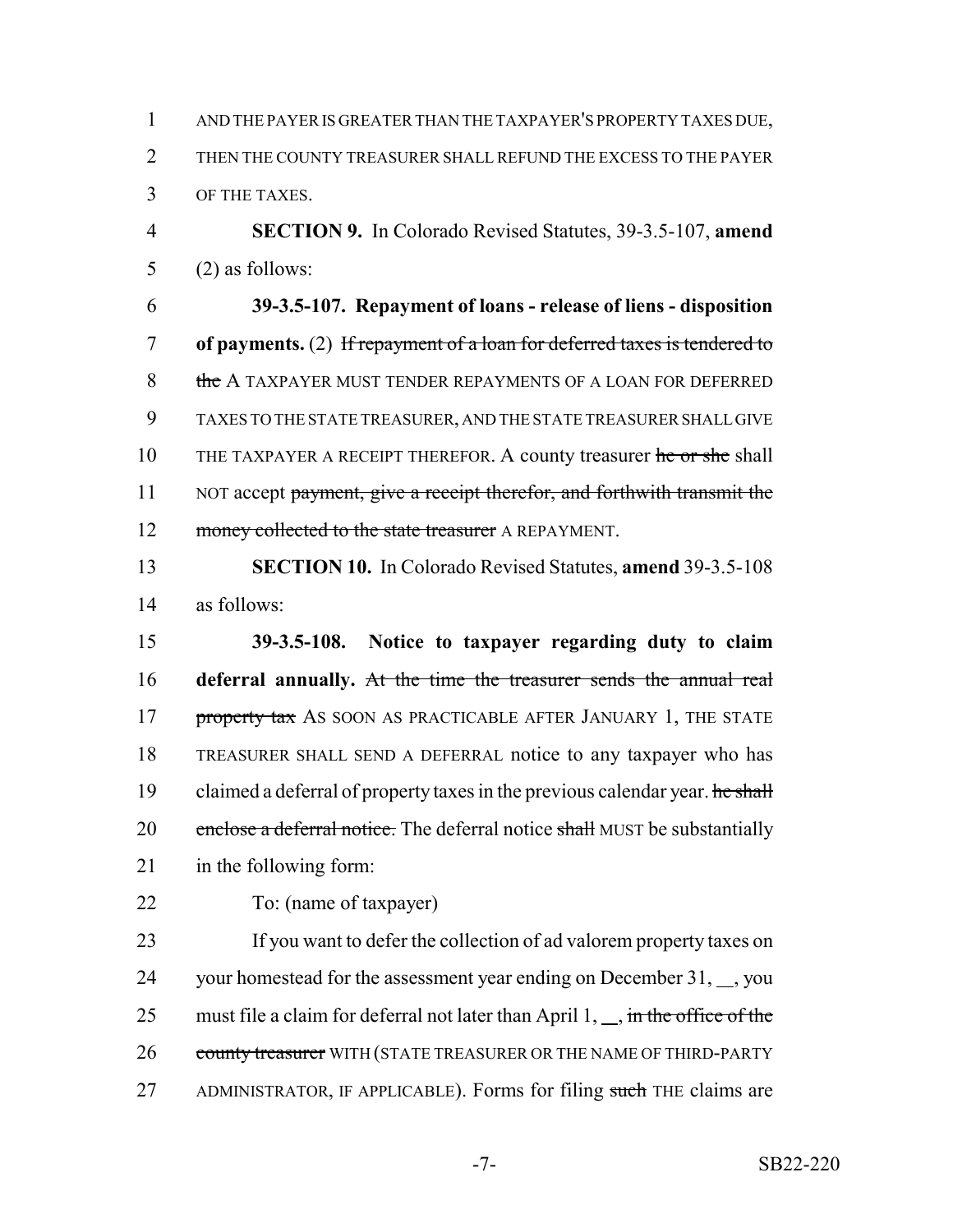1 available at the county treasurer's office (WEBSITE AND MAILING ADDRESS FOR STATE TREASURER OR THIRD-PARTY ADMINISTRATOR, IF APPLICABLE).

 If you fail to file your claim for deferral on or before April 1,  $\overline{\phantom{a}}$ , your real property taxes will be due and payable in accordance with the 5 schedule set out in the enclosed tax notice YOU SEPARATELY RECEIVED FROM YOUR COUNTY TREASURER.

 If you change your permanent address at any time during the 8 assessment year ending on December 31, sou must notify the county 9 assessor STATE TREASURER promptly.

 **SECTION 11.** In Colorado Revised Statutes, **amend** 39-3.5-109 as follows:

 **39-3.5-109. Failure to receive notices.** Failure to receive the 13 notice provided for in this article ARTICLE 3.5 is not a defense in any proceeding for the collection of taxes or for the foreclosure of a tax lien. 15 NEITHER the STATE treasurer NOR A COUNTY TREASURER is not personally 16 liable for failure to give such notices.

 **SECTION 12.** In Colorado Revised Statutes, 39-3.5-110, **amend** (1)(c) and (1)(d); and **add** (1)(d.5) and (1.5) as follows:

 **39-3.5-110. Events requiring repayment of loans - notice to state treasurer.** (1) All loans for deferred real property taxes, including accrued interest, shall become payable subject to sections 39-3.5-111 and 39-3.5-112 when:

 (c) The property is no longer the homestead of the taxpayer who claimed the deferral, except in the case of a taxpayer required to be absent from such tax-deferred property by reason of ill health OR BECAUSE THE PROPERTY IS UNINHABITABLE AS A RESULT OF NATURAL CAUSES;

27 (d) The tax-deferred property no longer meets the requirements